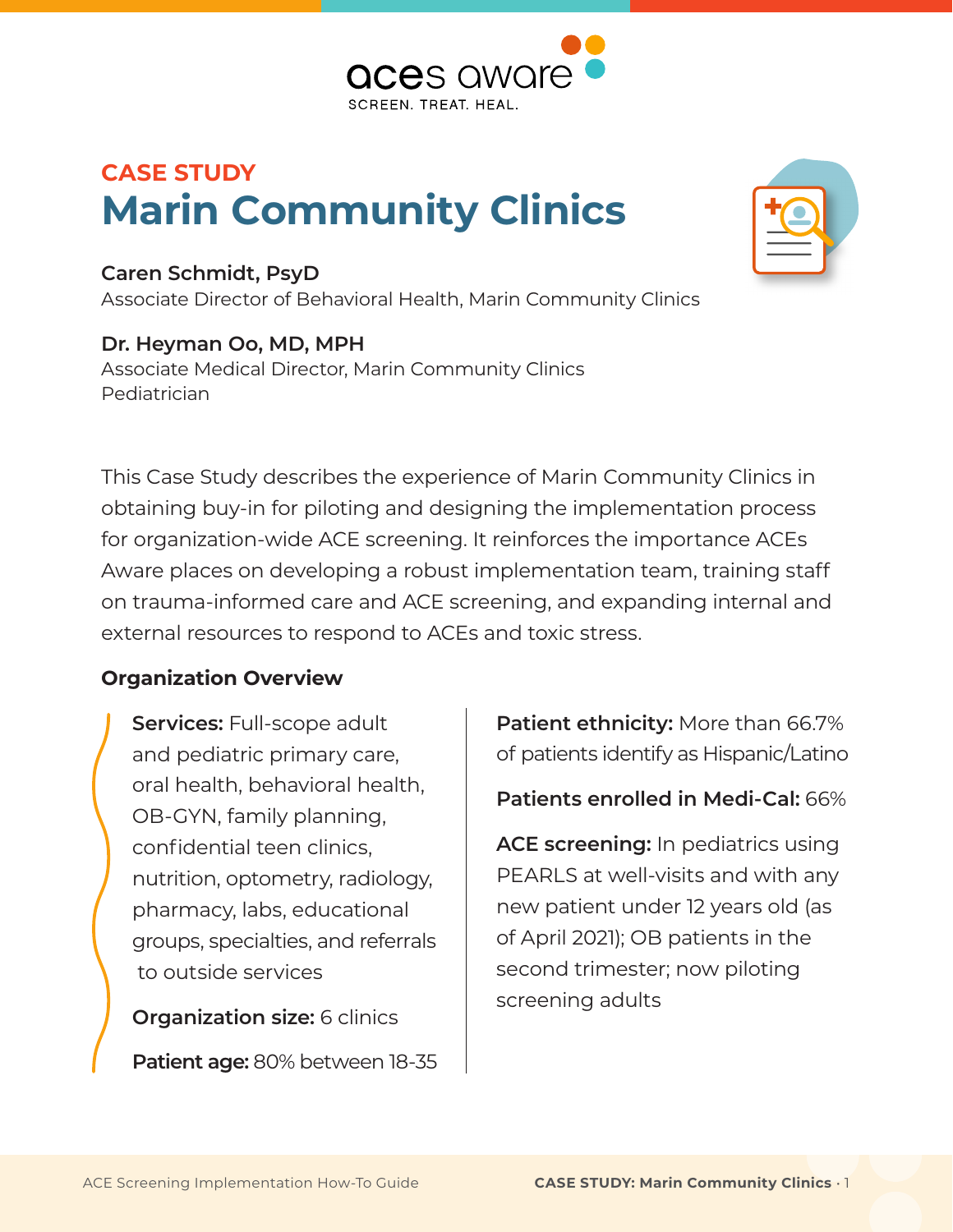

### **Background**

Marin Community Clinics (MCC) is the largest provider of comprehensive primary care, oral health, and behavioral health services to low-income residents in Marin County.

To support clinicians, we operate in a pod structure. Each clinician is surrounded by their team composed of a medical assistant (MA), nurse, care navigator, and a scribe. They can also connect with behavioral health, dental, nutrition, laboratory, pharmacy, or even access to food resources and social service enrollment assistance for patients (e.g., WIC, CalFresh, Medi-Cal).

> Who is part of your implementation team? Get tips from ACEs Aware about how to [form your own](https://www.acesaware.org/implement-screening/stage-1-prepare-foundation/step-3-form-an-implementation-plan/)  [implementation team](https://www.acesaware.org/implement-screening/stage-1-prepare-foundation/step-3-form-an-implementation-plan/). You can also review "[Key](https://www.acesaware.org/wp-content/uploads/2021/05/Key-Considerations-for-Forming-an-Implementation-Team.pdf)  [Considerations for Forming an Implementation Team.](https://www.acesaware.org/wp-content/uploads/2021/05/Key-Considerations-for-Forming-an-Implementation-Team.pdf)"

### **Our path to getting buy-in**

We began the process of screening for Adverse Childhood Experiences (ACEs) in 2017, with the help of a grant and participation in the National Pediatric Practice Community on ACEs (NPPC) pilot site program. The team at MCC was familiar with ACEs and we had wanted to implement screening for many years. We were approached by the Center for Youth Wellness to participate in their NPPC pilot site project; it was a natural impetus to begin the process of implementing ACEs screening. We also received grant funding through the Resilient Beginnings Collaborative (RBC). It covered staff time to develop the workflows as well as clinic-wide training in trauma-informed care.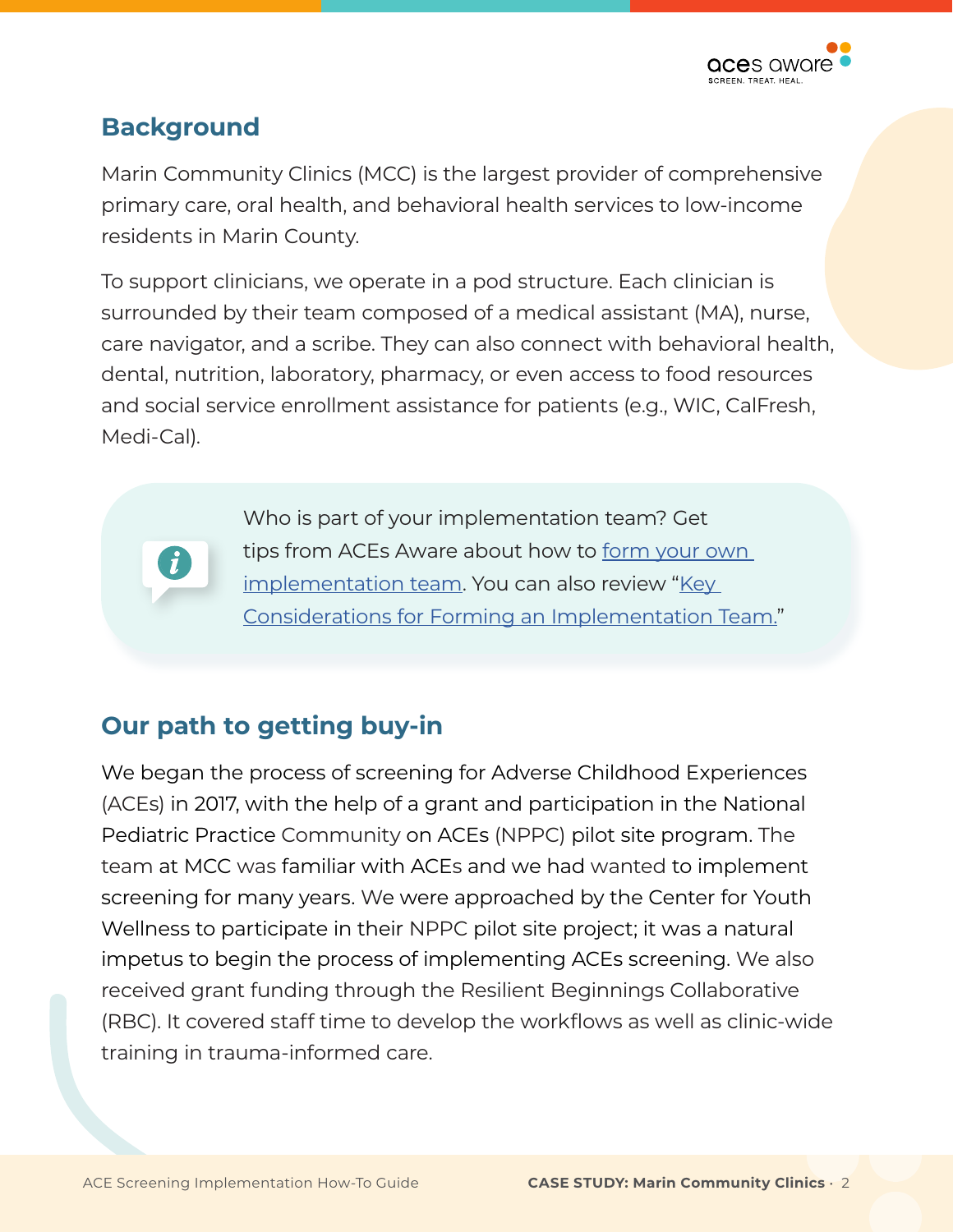

After MCC leadership granted approval for a small pilot, we started screening for ACEs in our pediatric population in 2017-2018. The original pilot team was Dr. Heyman Oo, MD, MPH and Caren Schmidt, PsyD. We were aided by informal participation from our chief behavioral health officer and associate medical director of pediatrics. Through this project we designed our own ACE screening tool and piloted screening with a select group of pediatric clinicians. This method enabled us to identify participants who were particularly interested and invested in the idea of ACEs screening.

## Through this pilot, we collected data and the<br>subjective experiences of our participants, which<br>generated buy-in with the larger clinic community. **Through this pilot, we collected data and the subjective experiences of our participants, which generated buy-in with the larger clinic community.**

The pilot ran for six months with nine pediatric clinicians and their MAs at three sites. There were targeted ACE screenings for patients at:

- Nine-month well-child visits
- 30-month well-child visits
- Any new patient under 12 years old

MCC leadership was brought in at the end of the first pilot project to participate in the final presentation of our data, success, and learnings, and it was at this point that we began to receive stronger support from them. Many of the initial concerns around feasibility were addressed and we were able to demonstrate that screening was feasible logistically, acceptable to care teams, and not disruptive to existing clinical workflows.

With our participation in the NPPC pilot project came exposure to other practice communities and grant funding, such as grant funding through RBC that covered staff time to develop the workflows as well as clinic-wide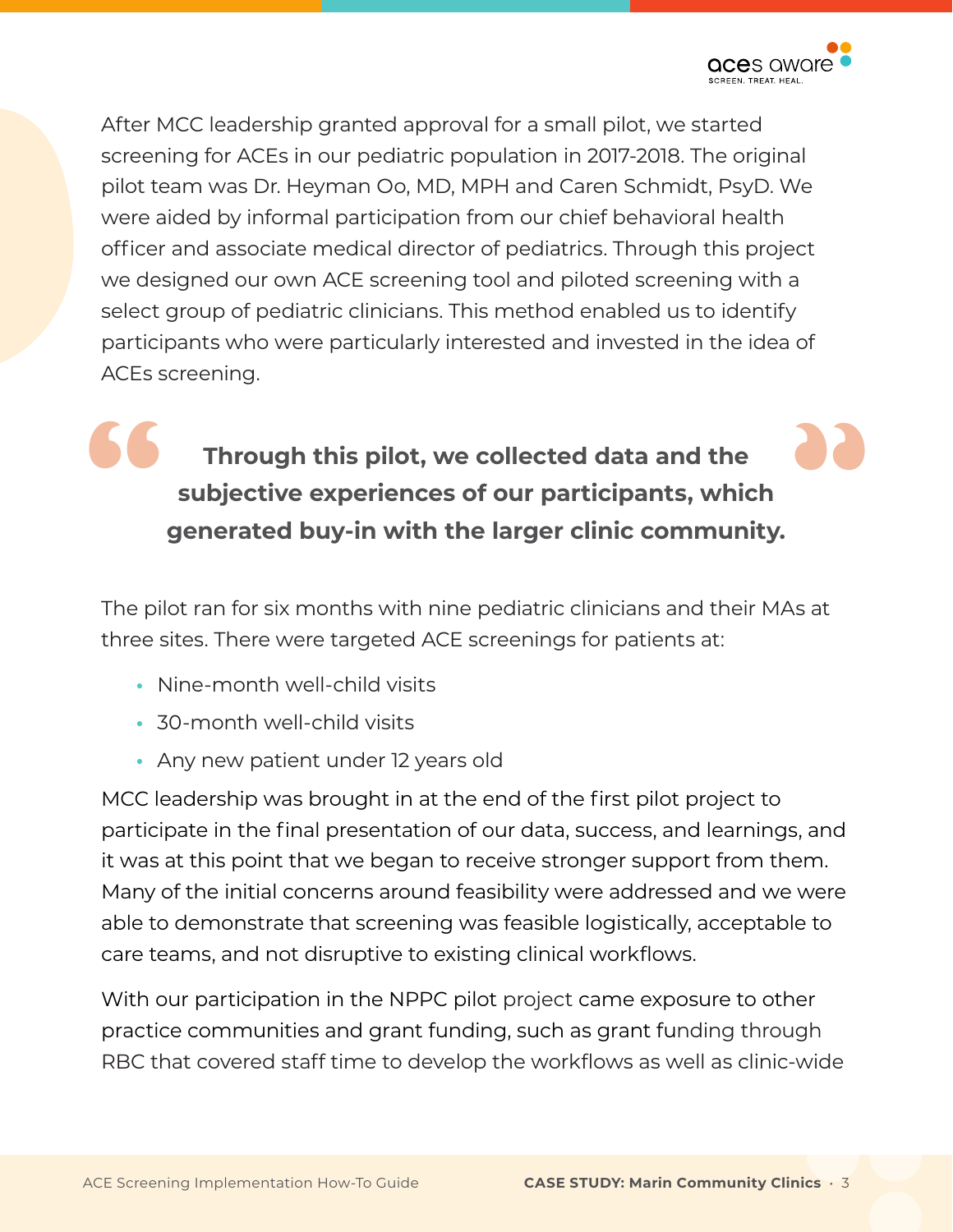

training. The clinic-wide training involved training on trauma-informed care (TIC) from Trauma Transformed, which constituted our macro level of training for staff on TIC and ACEs. Part of our focus during this collaboration was creating workflows and organizational change so that we could expand our pilot to clinic-wide ACEs screening. As a result, we were able to discuss the possibility of bringing our pilot to scale with all clinicians across all of our sites.

We achieved full buy-in from leadership for universal screening by being able to demonstrate through data that our pilot was successful because it:

- **•** Enhanced medical care
- **•** Did not significantly disrupt the flow of care
- Received grant funding to compensate for the time of the provider champions working on the pilot
- Was supported with funding and trainers available to train the entire MCC staff on trauma-informed care

Get ACEs Aware tips on [how to engage leadership and](https://www.acesaware.org/implement-screening/stage-1-prepare-foundation/step-2-engage-leadership-peers/)  [peers](https://www.acesaware.org/implement-screening/stage-1-prepare-foundation/step-2-engage-leadership-peers/).

### **Our challenges to achieving buy-in**

As with any new clinical intervention, the key challenge was generating buy-in across all levels of the organization. Once we had the support of leadership for a full rollout, we realized we needed to focus efforts on all staff involved in the clinical change in practice. For ACEs screening, it was not enough to train just the clinicians. Because they all have individual roles in the workflow, we also trained: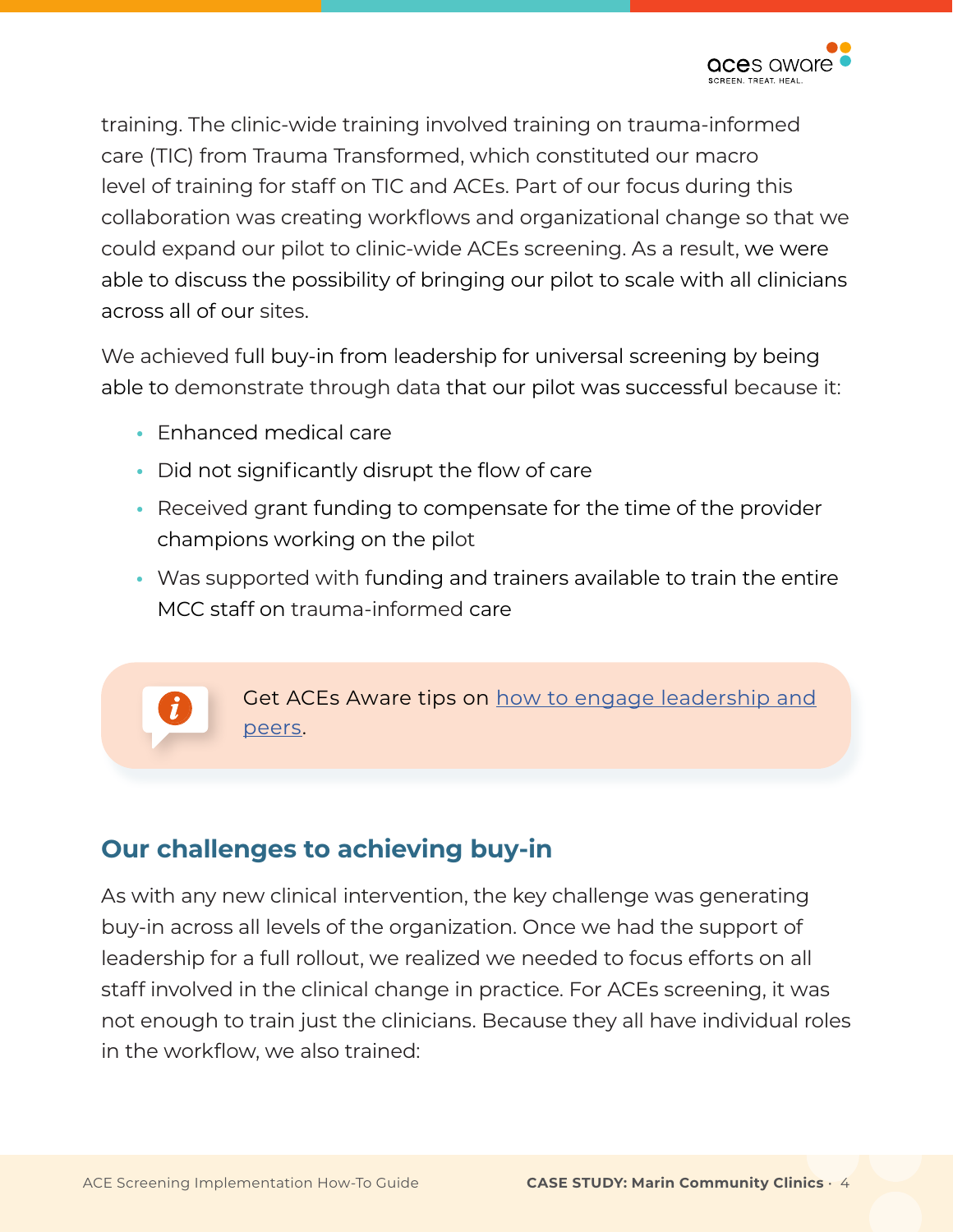

- Front office staff
- MAs
- **•** Care navigators
- Behavioral health specialists

Additionally, many concerns were raised about the patient and staff experience and comfort with the idea of screening for ACEs and toxic stress. We were mindful and cognizant that asking about ACEs and toxic stress and listening to patients talk about it can be triggering for our staff.

## **18**<br> **18**<br> **18**<br> **18**<br> **18**<br> **18**<br> **18**<br> **18**<br> **18**<br> **18**<br> **18**<br> **18**<br> **18**<br> **18**<br> **18**<br> **18**<br> **18**<br> **18**<br> **18**<br> **18**<br> **18**<br> **18**<br> **18**<br> **18**<br> **18**<br> **18**<br> **18**<br> **18**<br> **18**<br> **18**<br> **18**<br> **18**<br> **18**<br> **18**<br> **18**<br> **18**<br> **18**<br> **Our biggest takeaway was that generating buy-in is not a single event. We truly value the input of all stakeholders in this process.**

Like many Federally Qualified Health Centers, our staff comes from the community we serve. When we talked about this initiative, there was an artificial distinction between talking about ACEs and toxic stress in our patients and talking about it among our staff. We prioritized training and capacity-building in our staff to become more trauma-informed as an organization.

Our clinicians also voiced concerns that screening for ACEs and trauma needed to be supported by adequate resources to respond to and treat ACEs and toxic stress once they were disclosed. There was a general perception that our internal resources would be overwhelmed by the response once we specifically asked about ACEs.

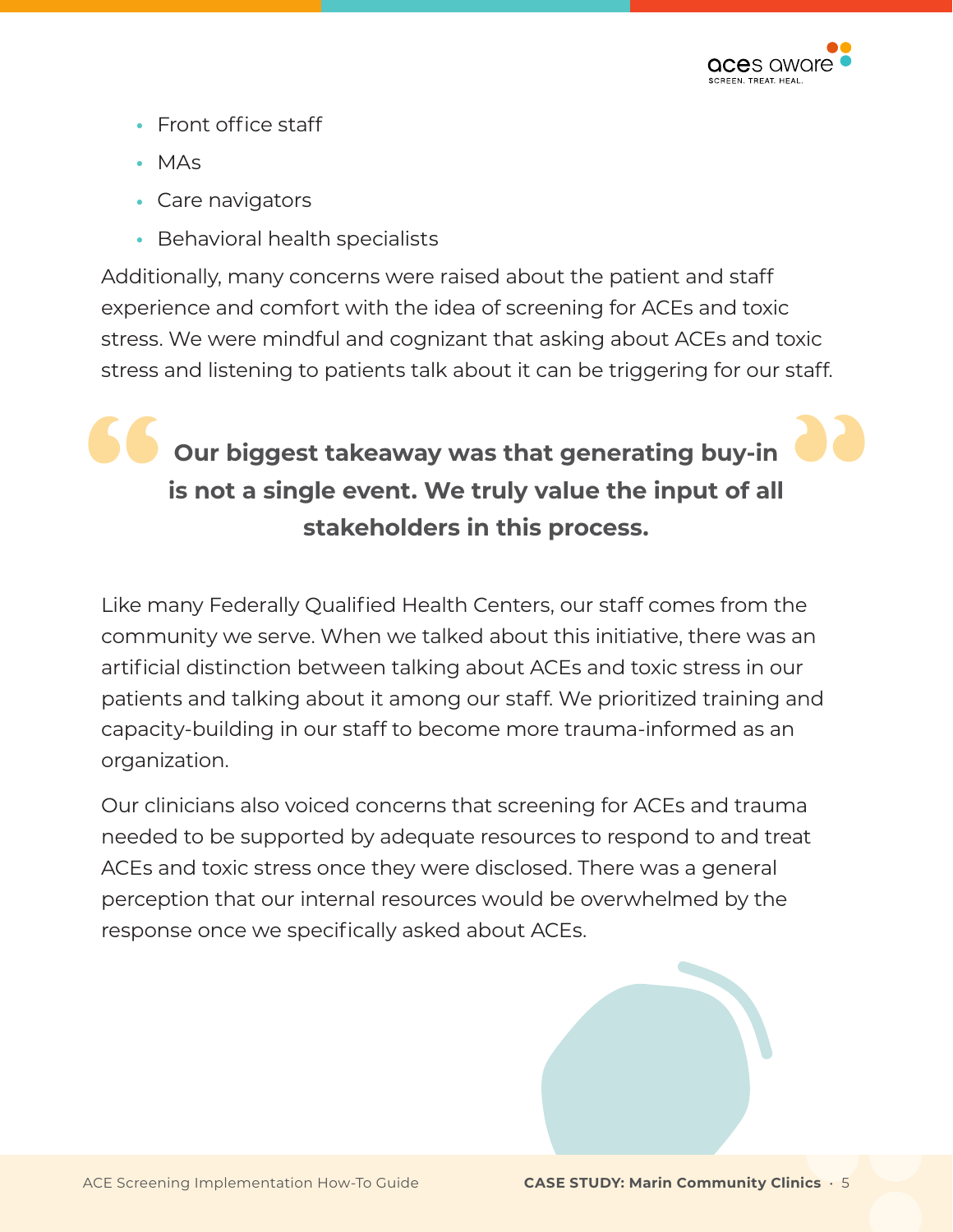

### **Solutions**

Careful and proactive planning with the leadership of MCC and each department, as well as soliciting feedback from staff champions from each department, was critical to developing buy-in, implementing the pilot projects, and then scaling up to universal screening. For the full rollout, we used a quality improvement-based feedback plan to collect data and feedback, which we then reported weekly to care teams and supervisors at each clinical site.

### **How we approached training**

Because we were asking all staff members to adopt a new workflow and do something new and different, it was vital that they understood the importance of ACE screening for the patients and the clinic. The clinicwide training sessions on trauma-informed care were an integral first step. These trainings:

- **•** Helped create a shared language around trauma and its effects by focusing on ACEs and toxic stress
- Highlighted the benefits of asking about and responding to ACEs and toxic stress
- Provided tools for staff to use to regulate their own experiences with ACEs and responses to vicarious trauma
- Sent a clear message that MCC strives to be a trauma-informed and responsive organization

We leveraged existing department and site operational meeting times for presentations. We also worked with each site's leadership to schedule follow-up and individual coaching sessions. Since we decided to train each member of the clinical team (e.g., clinicians, MAs, care navigators, and behavioral health providers) separately at each of the three sites that support pediatric care, the entire process took about four months because of rotating training slots and the number of team groups involved.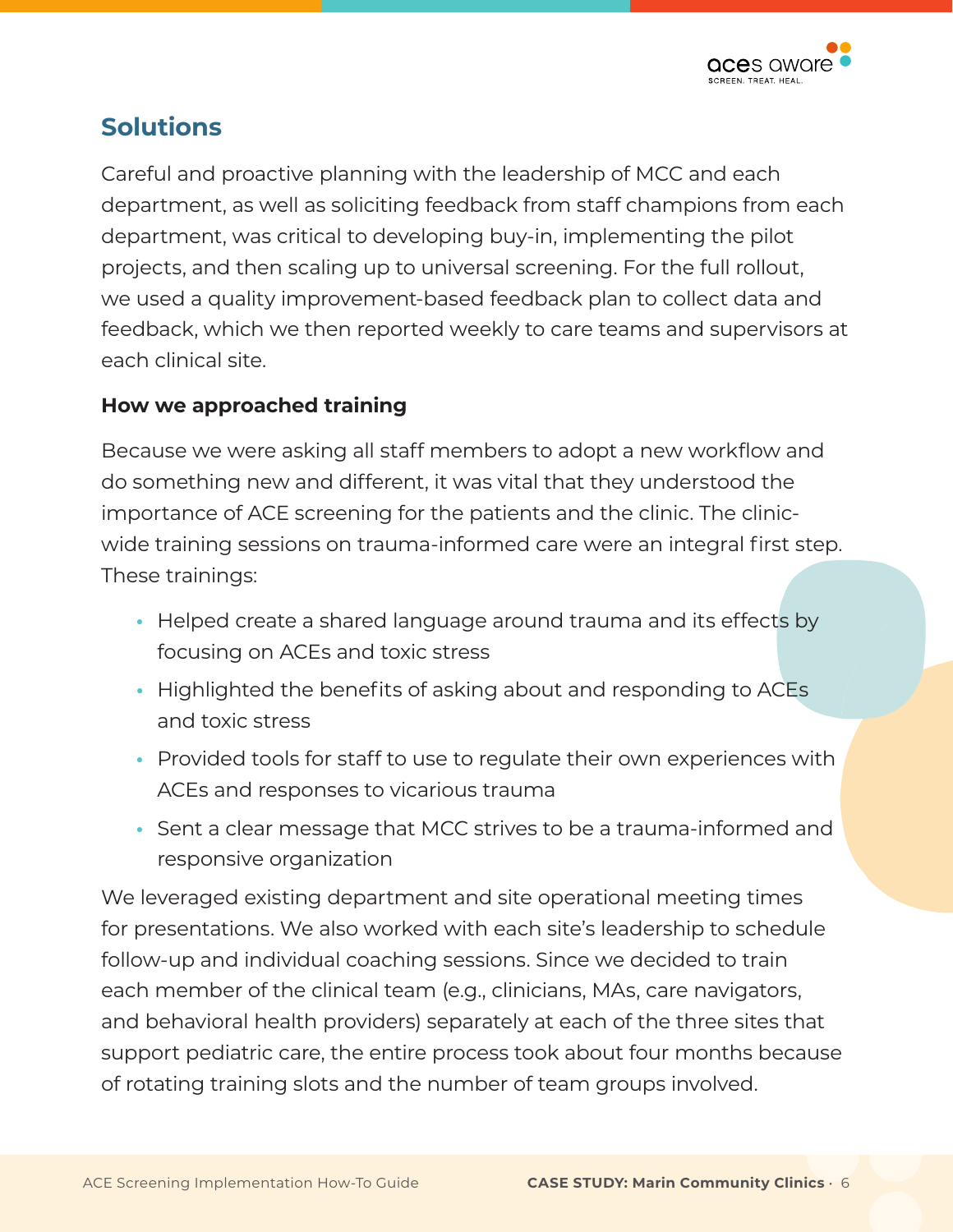

While many of our staff now had an understanding of why screening was important to care, they expressed hesitancy in being able to discuss ACEs and toxic stress directly with patients. Many staff expressed concerns regarding the language of the newly adopted screening tools, including some staff who experienced strong personal reactions after reading the PEARLS screen. To address these concerns, we added a coaching model to our training plan. Through coaching, we were able to work one-onone with each MA so each could reach a comfort level with reading the questions and discussing ACEs and toxic stress with patients.

Key to encouraging participation was the anecdotal data collected in the pilot that showed clinicians and MAs found the screening contributed to improved patient care, and did not find the workflow overly burdensome.

## **18**<br> **18**<br> **18**<br> **18**<br> **18**<br> **18**<br> **18**<br> **18**<br> **18**<br> **18**<br> **18**<br> **18**<br> **18**<br> **18**<br> **18**<br> **18**<br> **19**<br> **19**<br> **19**<br> **199**<br> **1999**<br> **1999**<br> **1999**<br> **1999**<br> **1999**<br> **1999**<br> **1999**<br> **1999**<br> **1999**<br> **1999**<br> **1999**<br> **1999**<br> **1999 Hearing feedback from their peers about the value of ACE screening was vital in securing buy-in from the rest of the care teams during training.**

To address concerns about our ability to respond effectively to patients after the screening, we provided additional training to our care navigation team and behavioral health team. This training made them confident everyone was equipped to respond to and treat toxic stress.

As an added overall benefit, training de-stigmatized ACEs, toxic stress, and trauma and helped staff become more comfortable discussing it. They report feeling more able to help and feel more connected to their patients. It has also elevated the MAs' expertise and comfort levels in administering other sensitive screens, such as IPV, PHQ-9, and C-SSRS.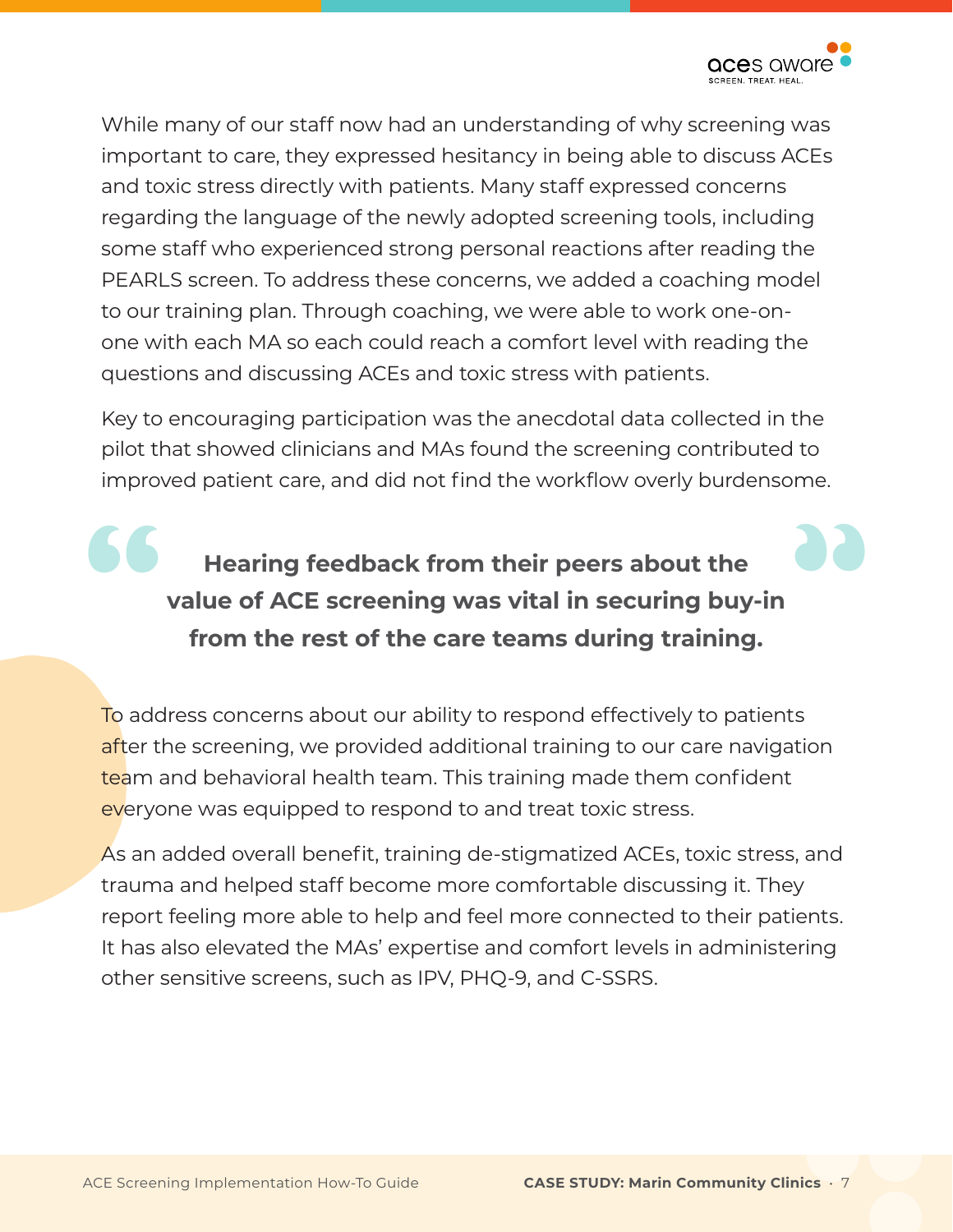

Get your clinicians [ACEs Aware certified.](https://www.acesaware.org/learn-about-screening/training/)

Consider ways to train all staff in [Trauma Informed Care](https://www.acesaware.org/wp-content/uploads/2021/05/How-ACE-Screening-Toxic-Stress-Treatment-and-Trauma-Informed-Care-Work-Together.pdf).

### **How we approached expanding internal and external resources**

We also invested in training and certifying multiple staff in the Triple P Parenting Program, the most widely researched intervention for the prevention of several ACEs, to offer rolling enrollment groups that patients could be referred to easily and on-site (in Spanish and English). We also have robust nutrition and stress management programs, and worked to ensure there were multiple interventions available on-site to patients to further prevent ACEs and promote family resilience. These programs include:

- **•** Stress Reduction Group
- Mind Body Teen Group
- Prenatal Yoga Group
- Wellness Skills Group
- Con Calma, a behavioral health group that incorporates Chi Gong and mindfulness
- **•** Eat, Play, Grow Group led by our nutrition department

In addition, we plan to start Cognitive Behavioral Therapy for Insomnia (CBTi), behavioral health groups in Spanish and English, and a group for newcomer teens called FUERTE.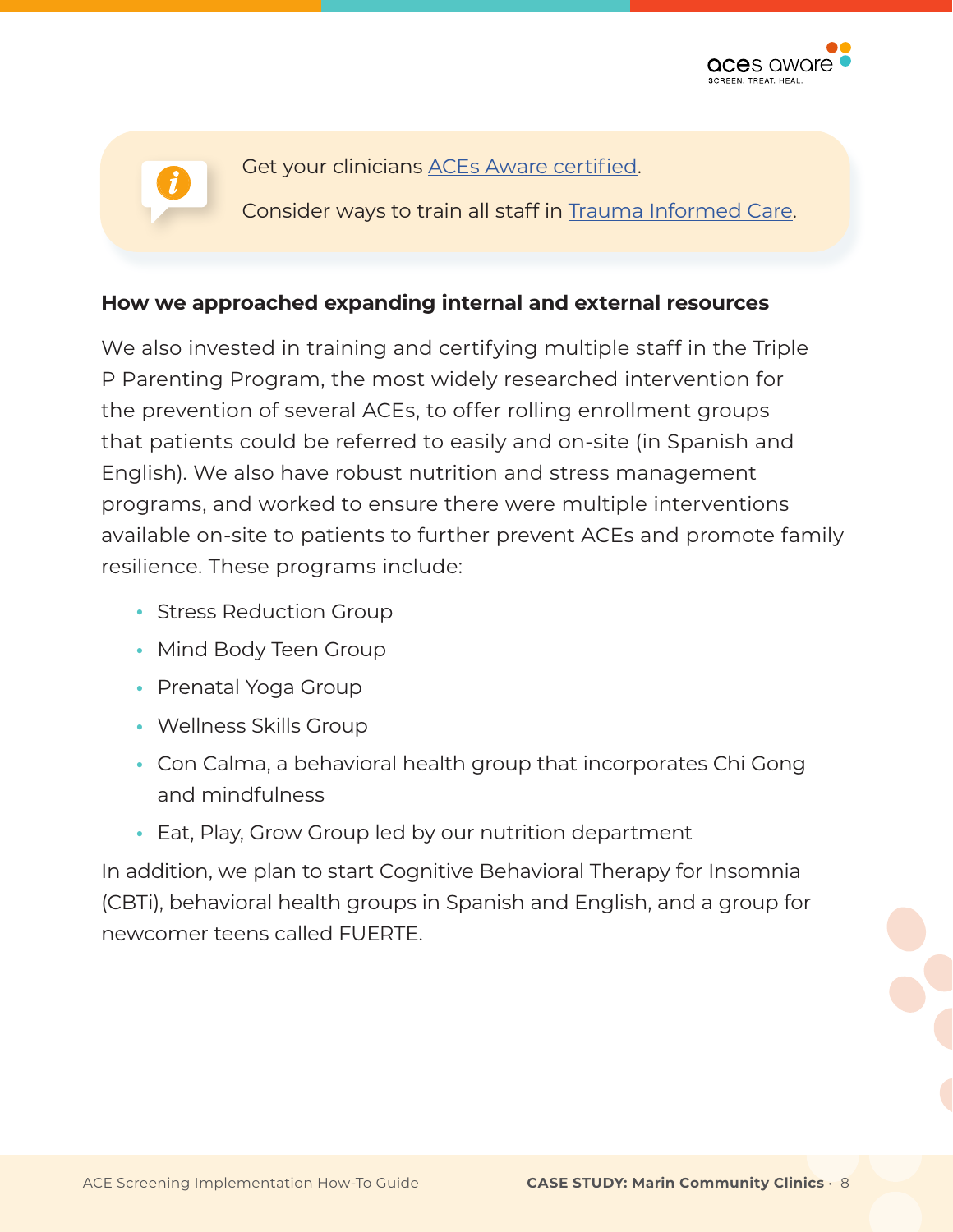

On-site interventions include:

- Behavioral health
- Nutrition
- Developmental specialists
- Acupuncture
- Complex case management

Use the [Stage 2 workbook](https://www.acesaware.org/wp-content/uploads/2021/09/Stage-2-Workbook.pdf) to map out your internal and external resources.

You can also find tips about how to identify your internal and external resources in the following documents:

[Overview of a Tiered Response Framework](https://www.acesaware.org/wp-content/uploads/2021/09/An-Overview-A-Tiered-Clinical-Response-Framework-for-Addressing-Toxic-Stress.pdf) [ACEs Aware Trauma-Informed Network of Care Roadmap](http://www.acesaware.org/network-of-care)

### **How we approached changing our screening tool**

When the state of California adopted the new [PEARLS tool for ACE](http://www.ACEsAware.org/screening-tools)  [screening,](http://www.ACEsAware.org/screening-tools) we performed another pilot. We switched from using an ACEs screen we had developed ourselves to PEARLS. The second pilot was shorter (only about two months in length) and more informal, but involved clinicians and their MAs from each site. As an organization, we use the Plan-Do-Study-Act-style implementation for small changes with quick pilots to ensure the overall plan works as anticipated. Though the screening tool switch was not a large change, we wanted to make sure everything worked on a small scale before rolling out PEARLS throughout the organization.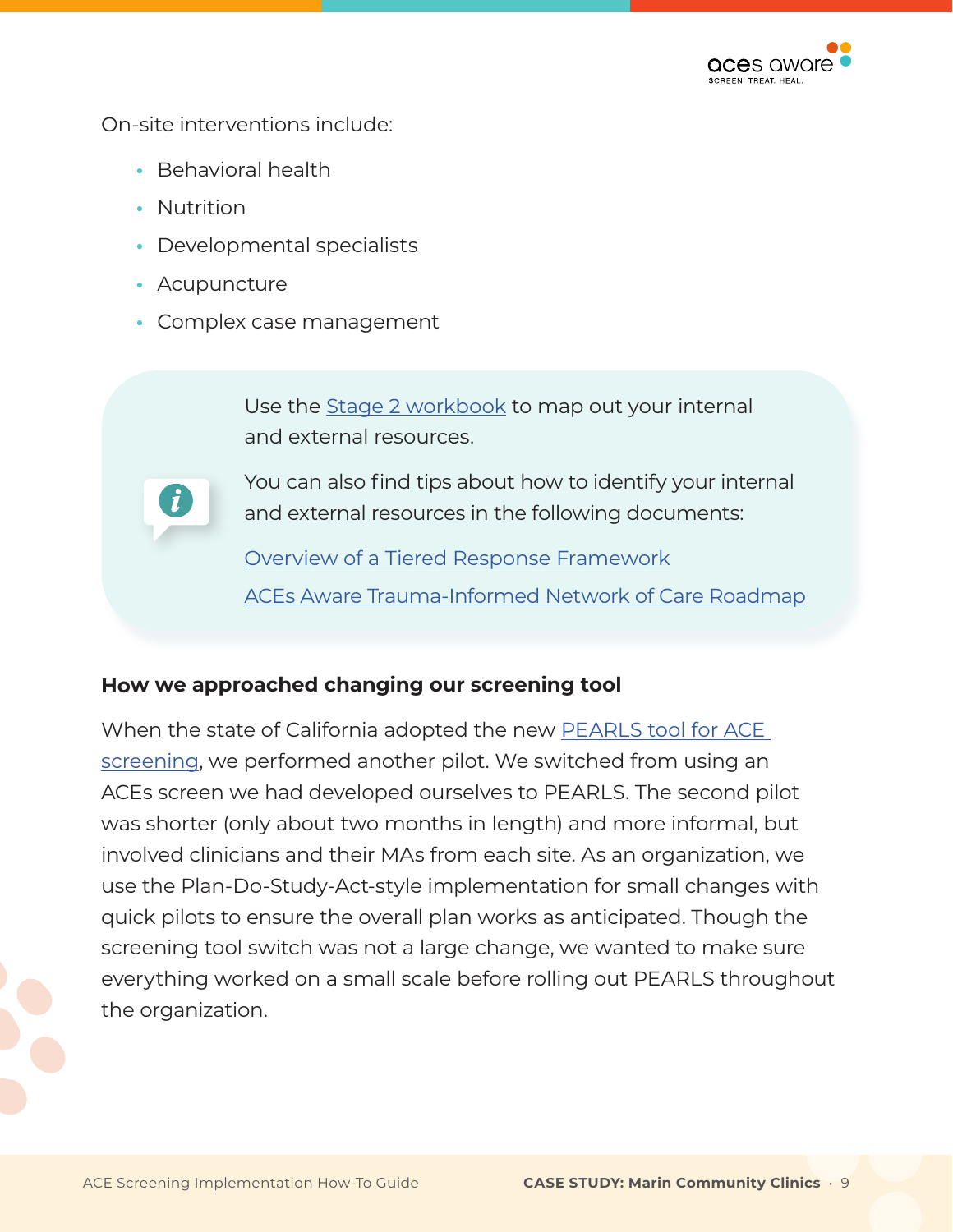

The biggest challenge in switching to PEARLS was the change in the language of the questions. We found that most of our staff had strong initial reactions to the language used in the PEARLS tool and were hesitant to ask these questions of our patients. This was particularly problematic at the time due to the pandemic; we had switched to telehealth, which required our staff to read the questions over the phone to patients.

Telehealth also required a new workflow. As a result, there was some initial pushback regarding time needed to complete the screen and how to incorporate it into all the other pre-visit prep, when staff were already feeling overwhelmed by the pandemic.

Our solution included our multi-level training approach, including coaching, which helped all MAs practice becoming comfortable with the language. We also reached out to many of the MAs and clinicians who had participated in the original pilot to spearhead the second pilot as they were familiar with the benefits of screening. Then, we used their buy-in to propel their peers.

We currently use PEARLS and continue to work with our team to increase comfort with the tool.

Find the [PEARLS and ACE Questionnaire for Adults.](http://www.ACEsAware.org/screening-tools) Read an [article about how the PEARLS was developed and the](https://journals.plos.org/plosone/article?id=10.1371/journal.pone.0208088)  [results of cognitive interviews with patients](https://journals.plos.org/plosone/article?id=10.1371/journal.pone.0208088).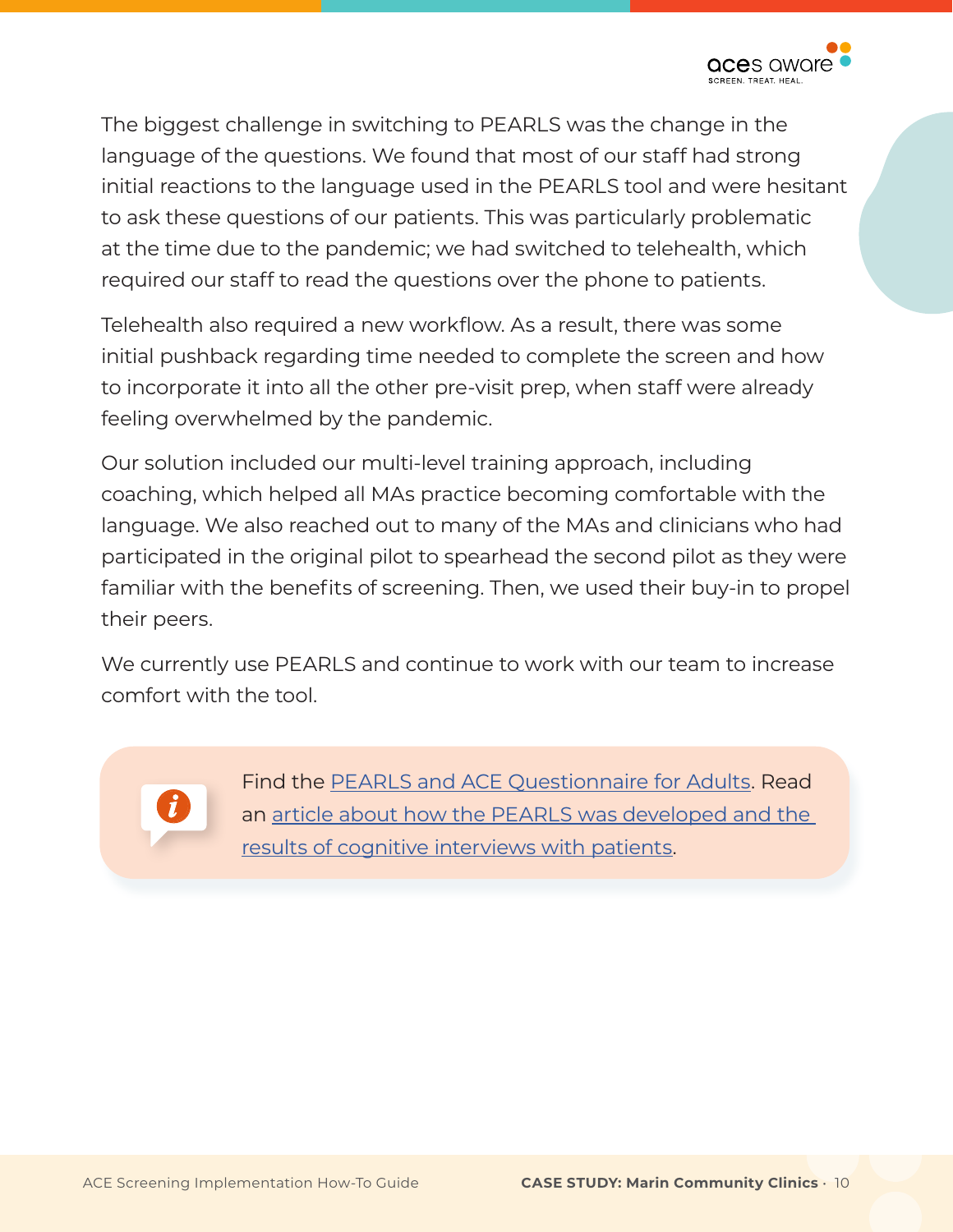

#### **How we approached documentation**

To address the data challenges, we spent significant preparation time building out our data collection systems to be able to track our progress with the rollout. Our electronic health record (EHR) is NextGen, and we had our information technology (IT) department build a new "template" specifically for ACEs+ Resilience screening.

- **•** This template captures:
- The screening score
- The screening tool used
- **•** Interventions done or referrals made by the care team in response to the score
- Any social history details entered by the clinician

As a separate, dedicated project between our implementation champions and IT team, building this template required a couple of months of development and feedback. Now built, it has been critical to our ability to gather and report data around screening and response.

### **How we approached sustainability**

We worked to identify additional champions across clinic sites. These champion team members were vital in encouraging continued uptake of the screening workflows and were available to support staff as needed. We now have MA and provider champions at each clinic site, and these champions meet monthly with our operations team to discuss successes and challenges and adapt workflows as needed.

After about two months of screening, we also convened a group of stakeholder representatives (e.g., MA supervisors, clinicians, clinic directors, care navigators, etc.) to give feedback on how the process was going on the ground. Wherever possible, we would tweak or refine our workflow or do targeted re-trainings as needed based on this feedback.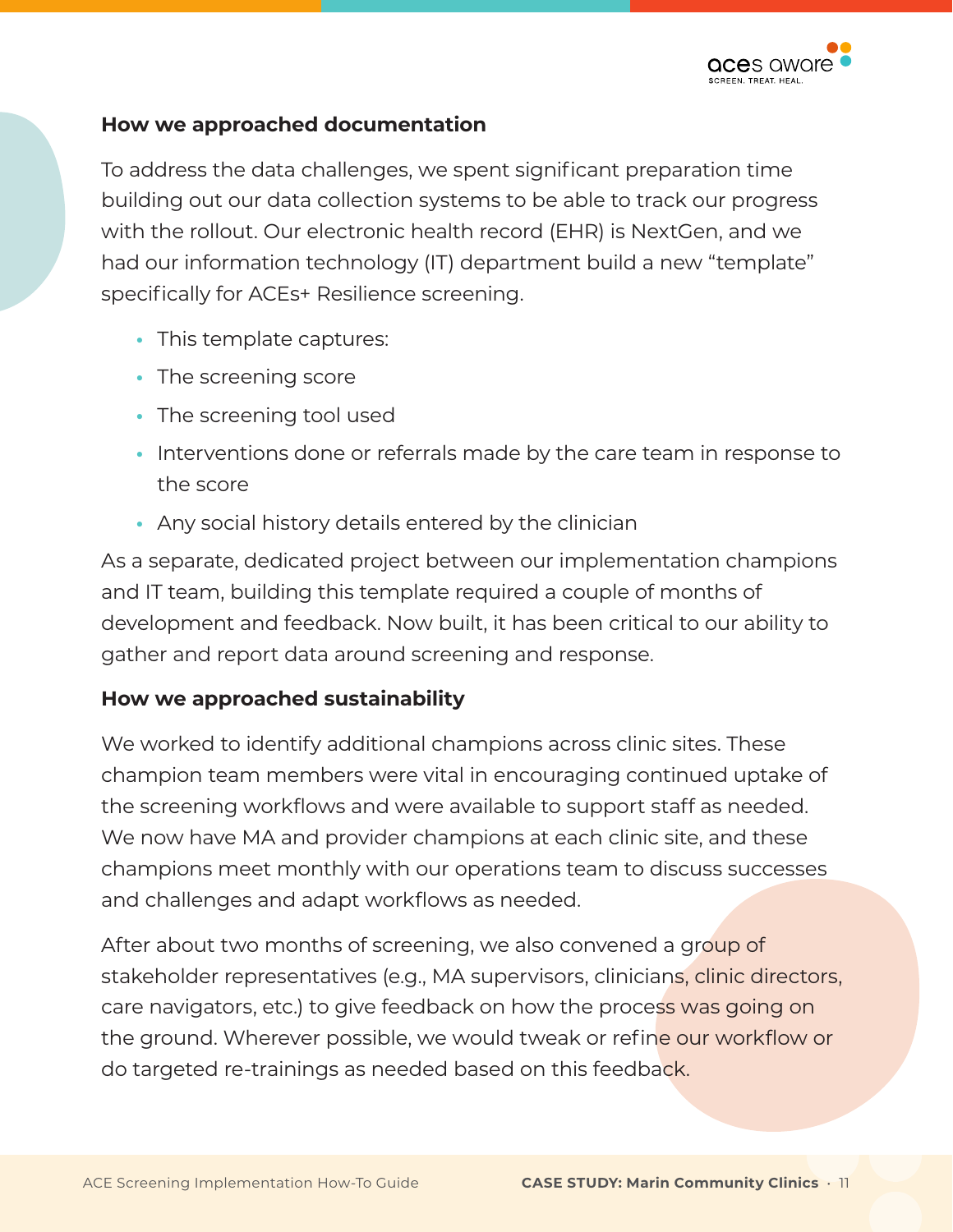Use the [Stage 2 workbook](https://www.acesaware.org/wp-content/uploads/2021/09/Stage-2-Workbook.pdf) to map out how your clinic will implement ACE screening, including (1) determining who and how to screen; (2) preparing your clinical response; and (3) integrating screening into your workflow.

## **Results**

Through our pilot projects we:

- $\checkmark$  Successfully expanded to universal pediatric screening by the end of 2020
- $\checkmark$  Trained 520 clinicians and staff in four months
- $\checkmark$  Achieved a more than 80% average screening rate across all sites
- $\checkmark$  Are expanding to our OB and adult medicine patient populations with leadership support

## **Key Learnings**

The biggest takeaway is that generating buy-in is not a single event. We had permission to start this project from our leadership from the beginning, but generating true buy-in meant regularly revisiting our workflows with stakeholders and taking the time to address their concerns. Clinicians and staff report that ACE screening is positively contributing to the enhancement of medical care, and that the act of ACEs screening, even when the score is zero (meaning the patient is at low risk of toxic stress) has allowed them to have conversations that they otherwise would not have had. In addition, clinicians say they are able to discuss possible effects of ACEs and intervene with supports for patients even before an issue has arisen, which is further contributing to enhanced care for our patients.